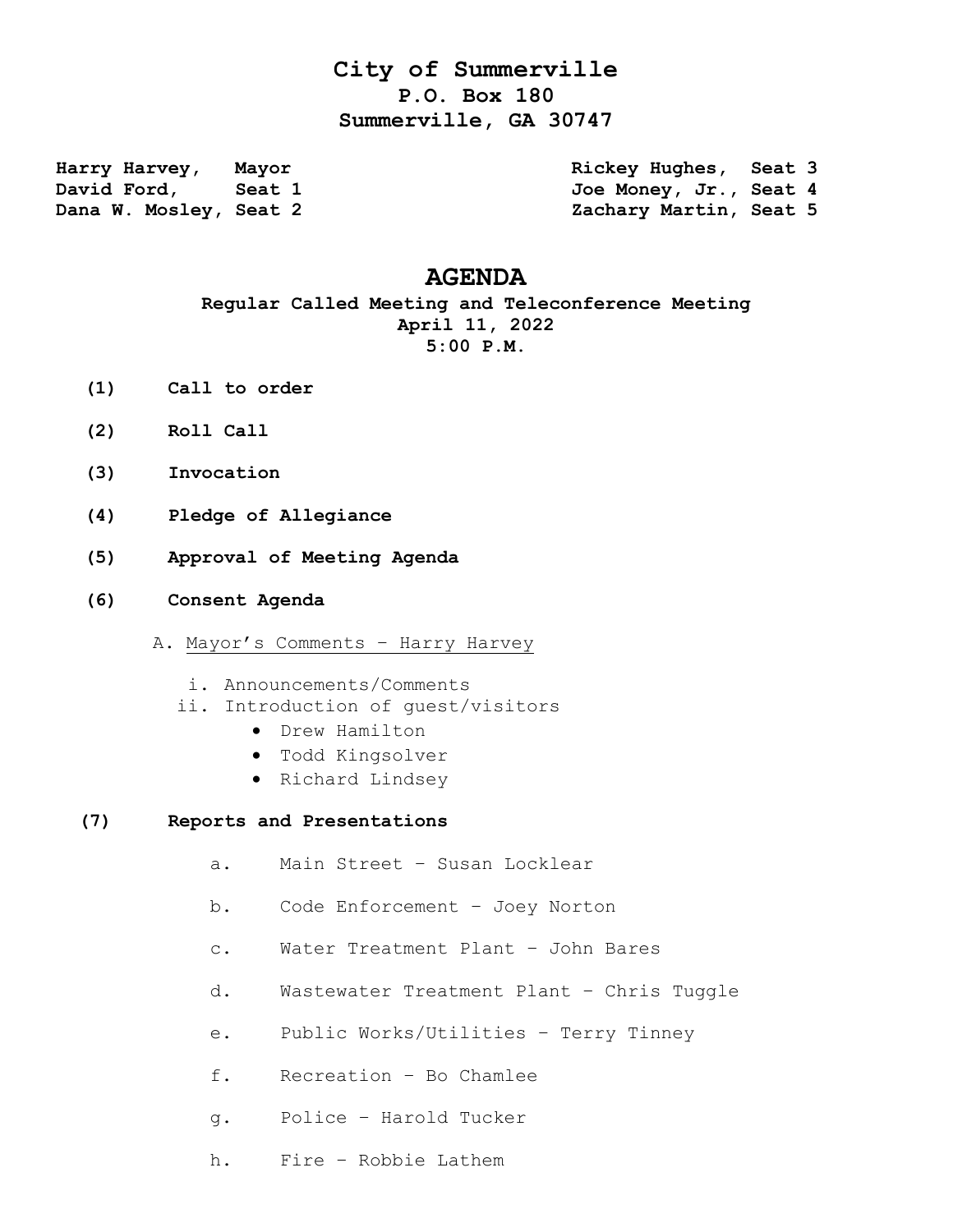- i. IT Administrator Trey Goble
- j. City Attorney Albert Palmour Comments
- k. City Manager Janice Galloway
	- Financial Report (Attachment)
	- Comments

#### **(8) Old Business**

- a. Approve a scope amendment to the 2019 CDBG(Chad Sipe and Deborah Smith to discuss amendment via phone):
	- i. Discussion
	- ii. Action
- b. Consider declining Utility Aid from GDOT for the relocation of water and gas lines at the bridge on Hwy 48 (Chad Sipe to discuss via phone):
	- i. Discussion
	- ii. Action
- c. Consider approving city staff to relocate the water line on Hwy 48 at the bridge with a material cost of \$58,277 from Empire Pipe & Supply (see attachment)(Chad Sipe to discuss via phone):
	- i. Discussion
	- ii. Action
- d. Approve Carter & Sloope to seek bids on the relocation of a 4-inch high-pressure gas line on Hwy 48 at the bridge (Chad Sipe to discuss via phone):
	- i. Discussion ii. Action
- e. Consider establishing a Downtown Entertainment District (see attachment):
	- i. Discussion
	- ii. Action
- f. Discuss distilled spirits alcohol ordinance:
	- i. Discussion
	- ii. Action